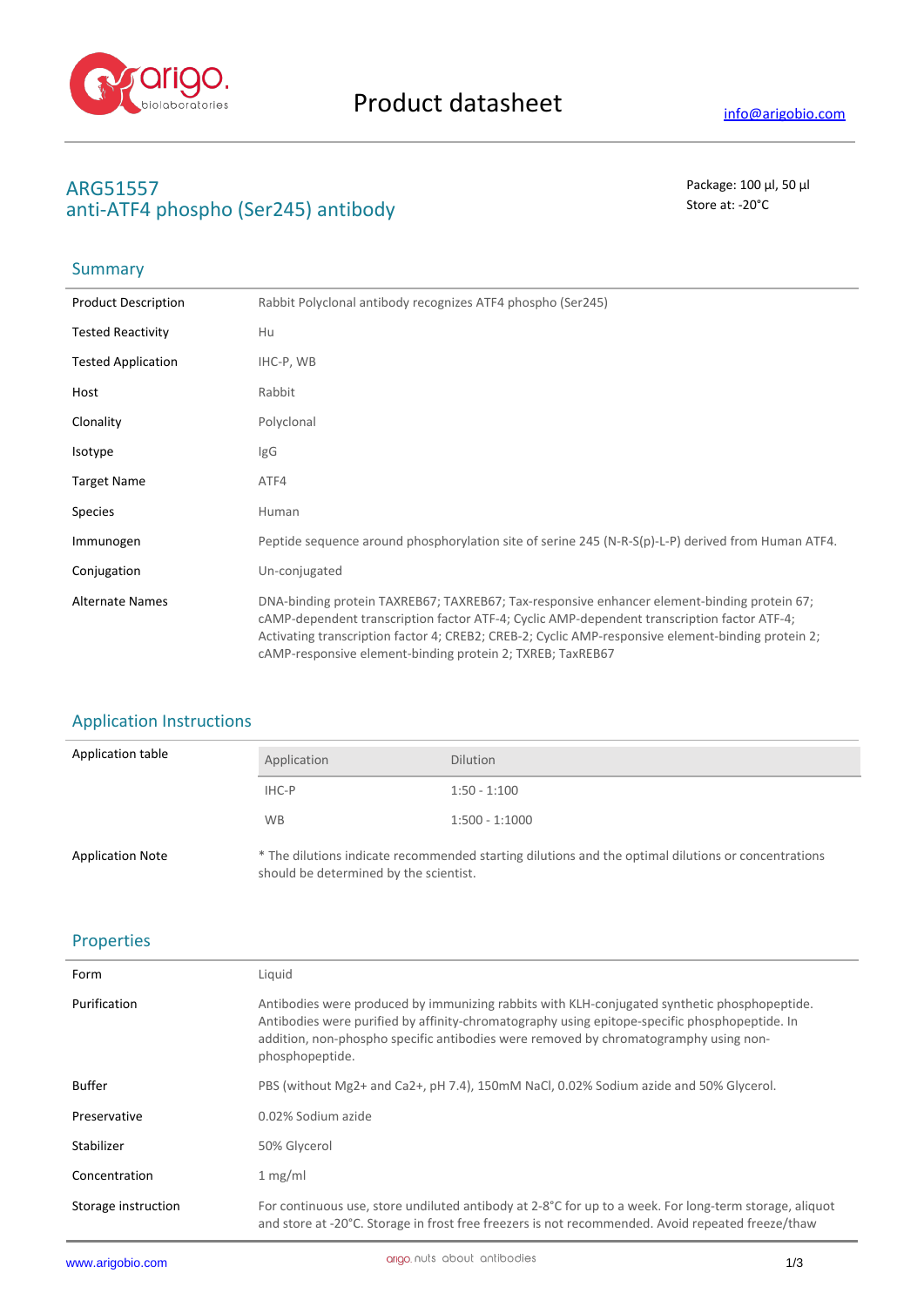Note For laboratory research only, not for drug, diagnostic or other use.

### Bioinformation

| Database links | GeneID: 468 Human                                                                                                                                                                                                                                                                                                                                                                                                                                                                                                                                                                                                                                                                                                                                                                                                                                                                                                                                                                                                                                                       |
|----------------|-------------------------------------------------------------------------------------------------------------------------------------------------------------------------------------------------------------------------------------------------------------------------------------------------------------------------------------------------------------------------------------------------------------------------------------------------------------------------------------------------------------------------------------------------------------------------------------------------------------------------------------------------------------------------------------------------------------------------------------------------------------------------------------------------------------------------------------------------------------------------------------------------------------------------------------------------------------------------------------------------------------------------------------------------------------------------|
|                | Swiss-port # P18848 Human                                                                                                                                                                                                                                                                                                                                                                                                                                                                                                                                                                                                                                                                                                                                                                                                                                                                                                                                                                                                                                               |
| Gene Symbol    | ATF4                                                                                                                                                                                                                                                                                                                                                                                                                                                                                                                                                                                                                                                                                                                                                                                                                                                                                                                                                                                                                                                                    |
| Gene Full Name | activating transcription factor 4                                                                                                                                                                                                                                                                                                                                                                                                                                                                                                                                                                                                                                                                                                                                                                                                                                                                                                                                                                                                                                       |
| Background     | ATF4 encodes a transcription factor that was originally identified as a widely expressed mammalian<br>DNA binding protein that could bind a tax-responsive enhancer element in the LTR of HTLV-1. The<br>encoded protein was also isolated and characterized as the cAMP-response element binding protein 2<br>(CREB-2). The protein encoded by this gene belongs to a family of DNA-binding proteins that includes<br>the AP-1 family of transcription factors, cAMP-response element binding proteins (CREBs) and CREB-like<br>proteins. These transcription factors share a leucine zipper region that is involved in protein-protein<br>interactions, located C-terminal to a stretch of basic amino acids that functions as a DNA binding<br>domain. Two alternative transcripts encoding the same protein have been described. Two pseudogenes<br>are located on the X chromsome at q28 in a region containing a large inverted duplication.                                                                                                                      |
| Function       | Transcriptional activator. Binds the cAMP response element (CRE) (consensus: 5'-GTGACGT[AC][AG]-3'),<br>a sequence present in many viral and cellular promoters. Cooperates with FOXO1 in osteoblasts to<br>regulate glucose homeostasis through suppression of beta-cell production and decrease in insulin<br>production (By similarity). It binds to a Tax-responsive enhancer element in the long terminal repeat of<br>HTLV-I. Regulates the induction of DDIT3/CHOP and asparagine synthetase (ASNS) in response to ER<br>stress. In concert with DDIT3/CHOP, activates the transcription of TRIB3 and promotes ER stress-<br>induced neuronal apoptosis by regulating the transcriptional induction of BBC3/PUMA. Activates<br>transcription of SIRT4. Regulates the circadian expression of the core clock component PER2 and the<br>serotonin transporter SLC6A4. Binds in a circadian time-dependent manner to the cAMP response<br>elements (CRE) in the SLC6A4 and PER2 promoters and periodically activates the transcription of these<br>genes. [UniProt] |
| Research Area  | Gene Regulation antibody                                                                                                                                                                                                                                                                                                                                                                                                                                                                                                                                                                                                                                                                                                                                                                                                                                                                                                                                                                                                                                                |
| Calculated Mw  | 39 kDa                                                                                                                                                                                                                                                                                                                                                                                                                                                                                                                                                                                                                                                                                                                                                                                                                                                                                                                                                                                                                                                                  |
| <b>PTM</b>     | Ubiquitinated by SCF(BTRC) in response to mTORC1 signal, followed by proteasomal degradation and<br>leading to down-regulate expression of SIRT4.<br>Phosphorylated by NEK6 (By similarity). Phosphorylated on the betaTrCP degron motif at Ser-219,<br>followed by phosphorylation at Thr-213, Ser-224, Ser-231, Ser-235 and Ser-248, promoting interaction<br>with BTRC and ubiquitination. Phosphorylation is promoted by mTORC1 (By similarity).<br>Phosphorylated by NEK6.                                                                                                                                                                                                                                                                                                                                                                                                                                                                                                                                                                                         |